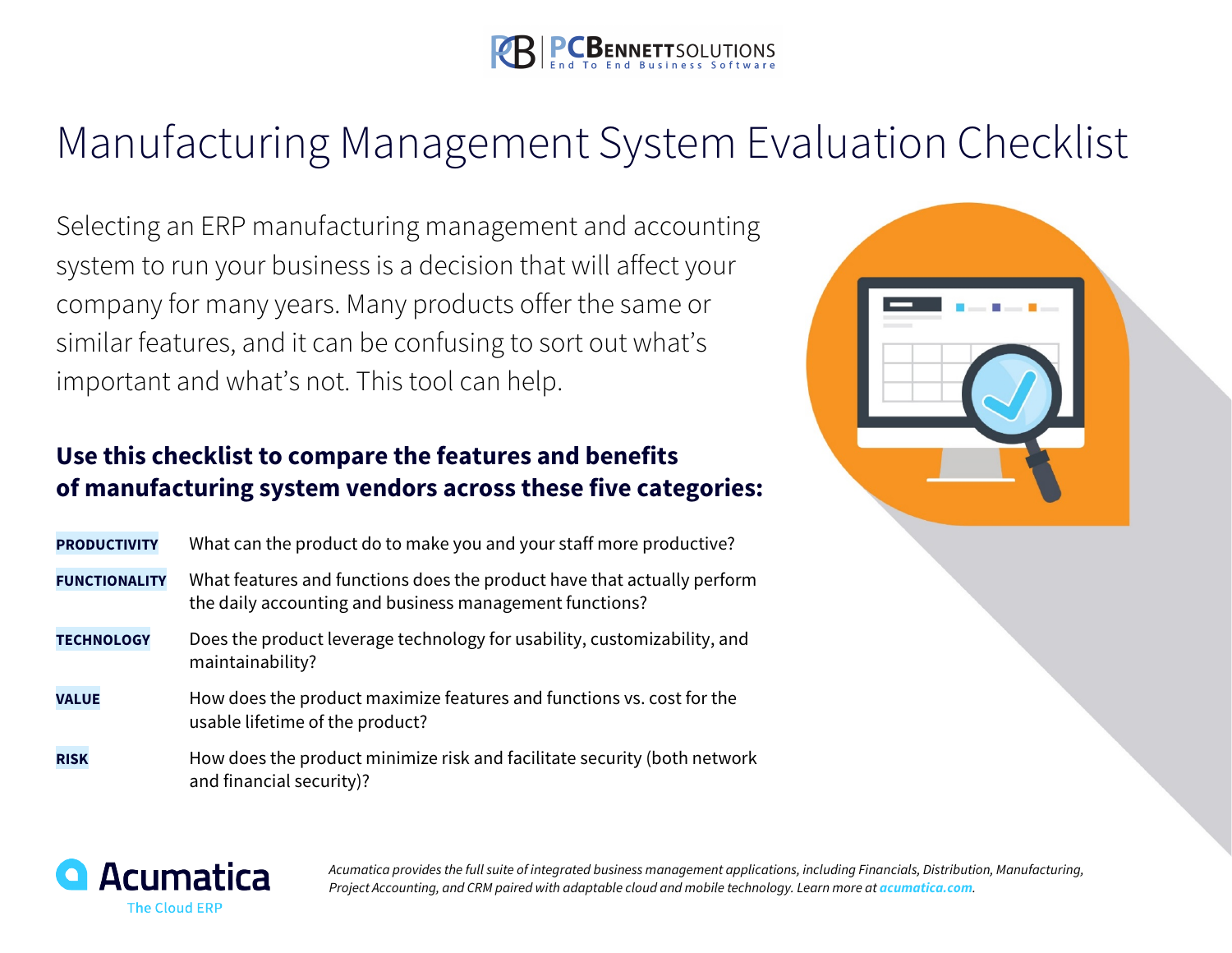| <b>Category</b>                  | <b>Feature</b>                                  | <b>Benefit</b>                                                                                                                                                 | <b>Priority</b> | <b>Acumatica</b> | Vendor #2 | Vendor #3 |
|----------------------------------|-------------------------------------------------|----------------------------------------------------------------------------------------------------------------------------------------------------------------|-----------------|------------------|-----------|-----------|
| <b>CATEGORY // PRODUCTIVITY</b>  |                                                 |                                                                                                                                                                |                 |                  |           |           |
| PRODUCTIVITY                     | Intuitive                                       | Easy to learn and use.                                                                                                                                         |                 | $\checkmark$     |           |           |
| <b>PRODUCTIVITY</b>              | True universal<br>availability                  | Access to system from any device, anytime, anywhere to<br>facilitate staff working on the road with customers and suppliers,<br>and at home.                   |                 |                  |           |           |
| <b>PRODUCTIVITY</b>              | Multi-language                                  | Work in the language that best fits you. Print documents (like<br>invoices) in the language of your customer.                                                  |                 |                  |           |           |
| <b>PRODUCTIVITY</b>              | Multi-currency                                  | Work in any currency and convert as needed.                                                                                                                    |                 |                  |           |           |
| <b>PRODUCTIVITY</b>              | Workflow                                        | Automate business processes, approvals, and notifications.                                                                                                     |                 |                  |           |           |
| <b>PRODUCTIVITY</b>              | Wiki's                                          | Share information and company documents among any<br>combination of teams, departments, and external users.                                                    |                 |                  |           |           |
| <b>PRODUCTIVITY</b>              | <b>Document Management</b>                      | Make documents accessible to all key personnel.                                                                                                                |                 |                  |           |           |
| <b>PRODUCTIVITY</b>              | Single database                                 | Single version of the truth. No need to maintain integrations<br>between applications.                                                                         |                 |                  |           |           |
| <b>PRODUCTIVITY</b>              | Better, quicker decisions<br>and fewer mistakes | Comprehensive reporting to make informed decisions without<br>the guesswork.                                                                                   |                 |                  |           |           |
| <b>CATEGORY // FUNCTIONALITY</b> |                                                 |                                                                                                                                                                |                 |                  |           |           |
| <b>FUNCTIONALITY</b>             | Multi Entity                                    | Support multi-company, multi-warehouse, and international<br>companies, including financial consolidations, intercompany<br>eliminations, and reconciliations. |                 |                  |           |           |
| <b>FUNCTIONALITY</b>             | <b>Financial Management</b>                     | Support standard accounting functions, including General<br>Ledger, Accounts Payable, Accounts Receivable, Cash<br>Management, Tax management, and more.       |                 |                  |           |           |
| <b>FUNCTIONALITY</b>             | Quote-to-cash                                   | Create quotes, convert to sales order, check inventory<br>availability, perform credit check, manufacturer, pick, ship,<br>invoice, and collect payment.       |                 |                  |           |           |

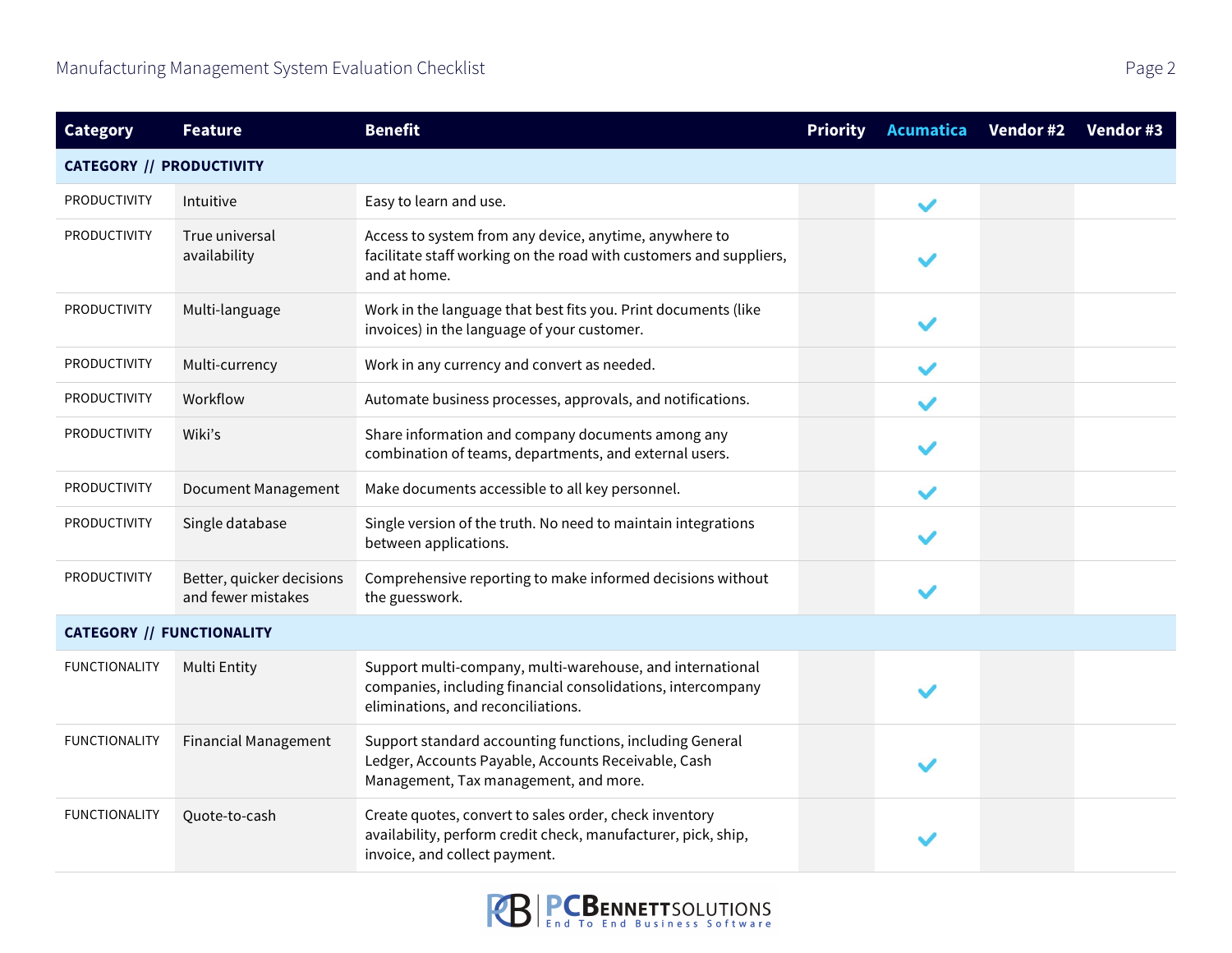| <b>Category</b>      | <b>Feature</b>                                                        | <b>Benefit</b>                                                                                                                                                                                                                                                        | <b>Priority</b> | <b>Acumatica</b> | Vendor #2 | Vendor #3 |
|----------------------|-----------------------------------------------------------------------|-----------------------------------------------------------------------------------------------------------------------------------------------------------------------------------------------------------------------------------------------------------------------|-----------------|------------------|-----------|-----------|
| <b>FUNCTIONALITY</b> | <b>Product Structure</b><br>Control                                   | Get control of bills of material (BOM), routings, engineering<br>changes and custom configurations. Multiple levels of BOM for<br>both engineering and costed views of the entire product<br>structure.                                                               |                 |                  |           |           |
| <b>FUNCTIONALITY</b> | <b>Production Planning</b>                                            | Create a master production schedule (MPS) that plans<br>production based on actual and forecasted orders and utilizes<br>both forward and backward scheduling methods to allow<br>flexibility.                                                                        |                 |                  |           |           |
| <b>FUNCTIONALITY</b> | Material Planning &<br>Control (MRP)                                  | Use MRP to create work orders and purchase orders based on<br>the MPS. Track completions, work in process (WIP) and scrap.<br>Eliminate reporting by backflushing labor or material when<br>reporting the production quantity completed.                              |                 |                  |           |           |
| <b>FUNCTIONALITY</b> | <b>Inventory Management</b>                                           | Manage inventory, plan and manage movement of goods<br>through distribution network, and control customer and<br>transfer orders. Use multiple locations with lot and serial<br>number tracking. Expired items are automatically removed<br>from available inventory. |                 |                  |           |           |
| <b>FUNCTIONALITY</b> | <b>Product Costing</b>                                                | Track costs of purchase and production activity including<br>material, labor, overhead, and outside operations. Analyze and<br>report actual versus expected costs with variances. Post costs<br>to general ledger.                                                   |                 |                  |           |           |
| <b>FUNCTIONALITY</b> | Mixed-mode<br>manufacturing support                                   | Support specific industries including make to stock (MTS),<br>make to order (MTO), engineer to order (ETO), job shop,<br>project-centric, repetitive and batch process. Or a combination<br>of them.                                                                  |                 |                  |           |           |
| <b>FUNCTIONALITY</b> | Procure-to-pay                                                        | Create requisitions, obtain approvals, convert to purchase<br>order, receive inventory, receive invoice, match and pay.                                                                                                                                               |                 | $\checkmark$     |           |           |
| <b>FUNCTIONALITY</b> | Strong third-party<br>software support to<br>extend product functions | Access to library of enhancements available to extend the<br>functionality of the product to meet your unique business<br>needs, such as your preferred barcoding, advanced<br>warehousing or inventory optimization provider.                                        |                 |                  |           |           |

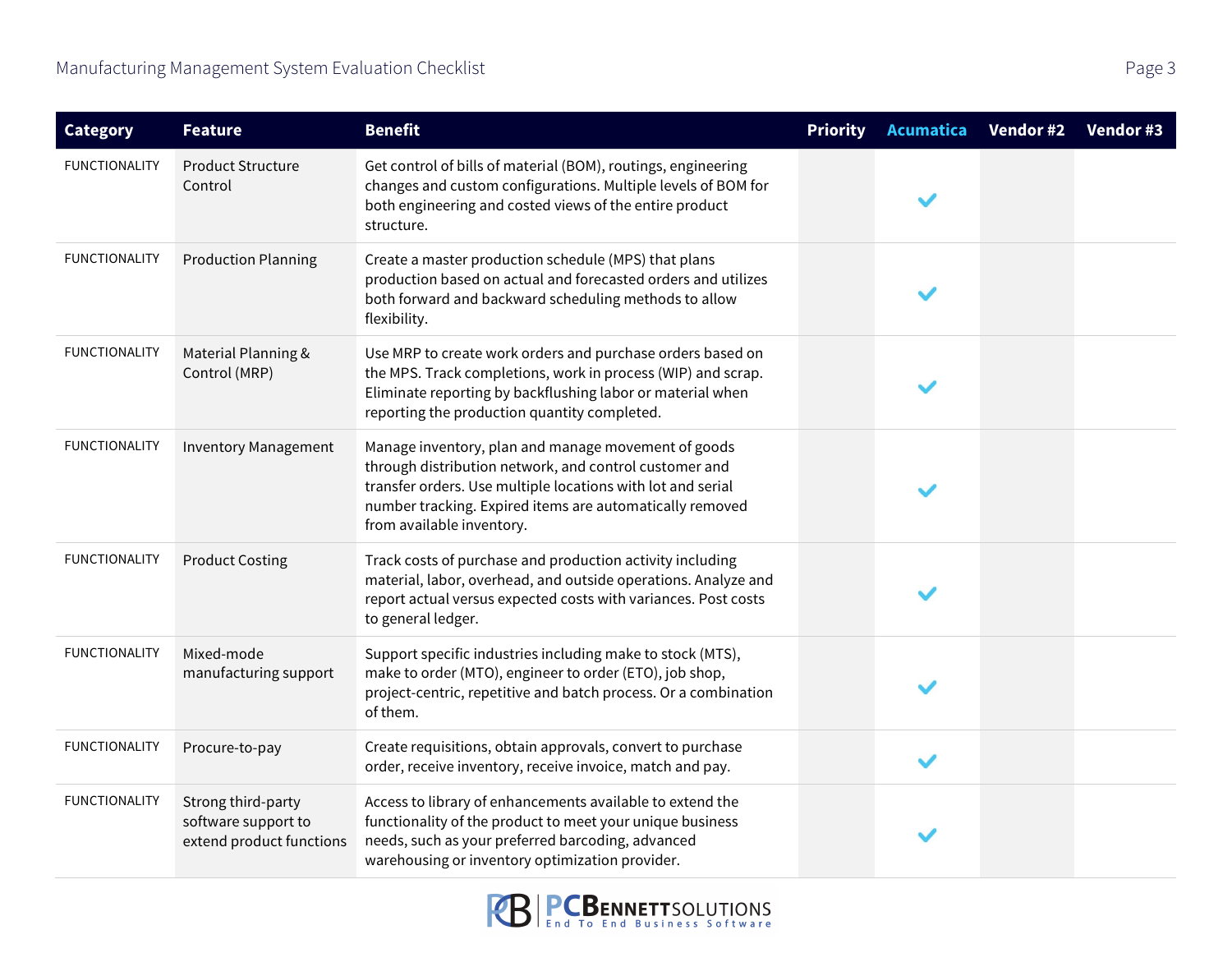| <b>Category</b>               | <b>Feature</b>                                          | <b>Benefit</b>                                                                                                                                                                                      | <b>Priority</b> | Acumatica    | Vendor #2 | Vendor #3 |
|-------------------------------|---------------------------------------------------------|-----------------------------------------------------------------------------------------------------------------------------------------------------------------------------------------------------|-----------------|--------------|-----------|-----------|
| <b>FUNCTIONALITY</b>          | <b>Integrated Business</b><br>Intelligence              | Go beyond spreadsheets and use integrated BI to understand<br>what the financial and customer data is really telling you, so<br>you can make informed, actionable decisions.                        |                 |              |           |           |
| <b>FUNCTIONALITY</b>          | CRM combined with ERP                                   | Share a single database between ERP and CRM - no need to<br>synchronize two databases with the same information.                                                                                    |                 | $\checkmark$ |           |           |
| <b>CATEGORY // TECHNOLOGY</b> |                                                         |                                                                                                                                                                                                     |                 |              |           |           |
| <b>TECHNOLOGY</b>             | True cloud                                              | All functionality is accessible through the internet using a<br>standard browser without the need for any software installation<br>on the user's device. No additional software licensing required. |                 |              |           |           |
| <b>TECHNOLOGY</b>             | Responsive design                                       | View and interact with every page of the application on any<br>device with a minimum of resizing, panning, or scrolling.                                                                            |                 |              |           |           |
| <b>TECHNOLOGY</b>             | User interface                                          | Modern look and feel. Customize screens and dashboards. Easy<br>access to tasks with minimal clicks and intuitive workflow.                                                                         |                 | $\checkmark$ |           |           |
| TECHNOLOGY                    | Customizable and<br>flexible                            | Ability to modify and customize business logic to meet your<br>company's unique requirements.                                                                                                       |                 | $\checkmark$ |           |           |
| <b>TECHNOLOGY</b>             | Customization using<br>industry standard tools          | Perform customizations using industry standard tools and<br>programming languages without requiring the use of proprietary<br>languages or compilers.                                               |                 | $\checkmark$ |           |           |
| <b>TECHNOLOGY</b>             | Full relational database                                | All system data stored in a relational SQL database. Query data<br>for reporting, BI, financial statements, audits, and more.                                                                       |                 | $\checkmark$ |           |           |
| TECHNOLOGY                    | Database export                                         | Access and export relational versions of all data for reporting,<br>backup, and transfer.                                                                                                           |                 |              |           |           |
| <b>TECHNOLOGY</b>             | Upgrade on your<br>schedule                             | Ability to plan upgrades at dates and times that are convenient<br>to you and your company - not the ERP vendor.                                                                                    |                 | $\checkmark$ |           |           |
| TECHNOLOGY                    | Capable of moving to the<br>cloud when you are<br>ready | Not everyone wants to operate in the cloud. The product should<br>support both on premise and cloud deployments, and let you<br>switch deployment models if and when you are ready.                 |                 |              |           |           |

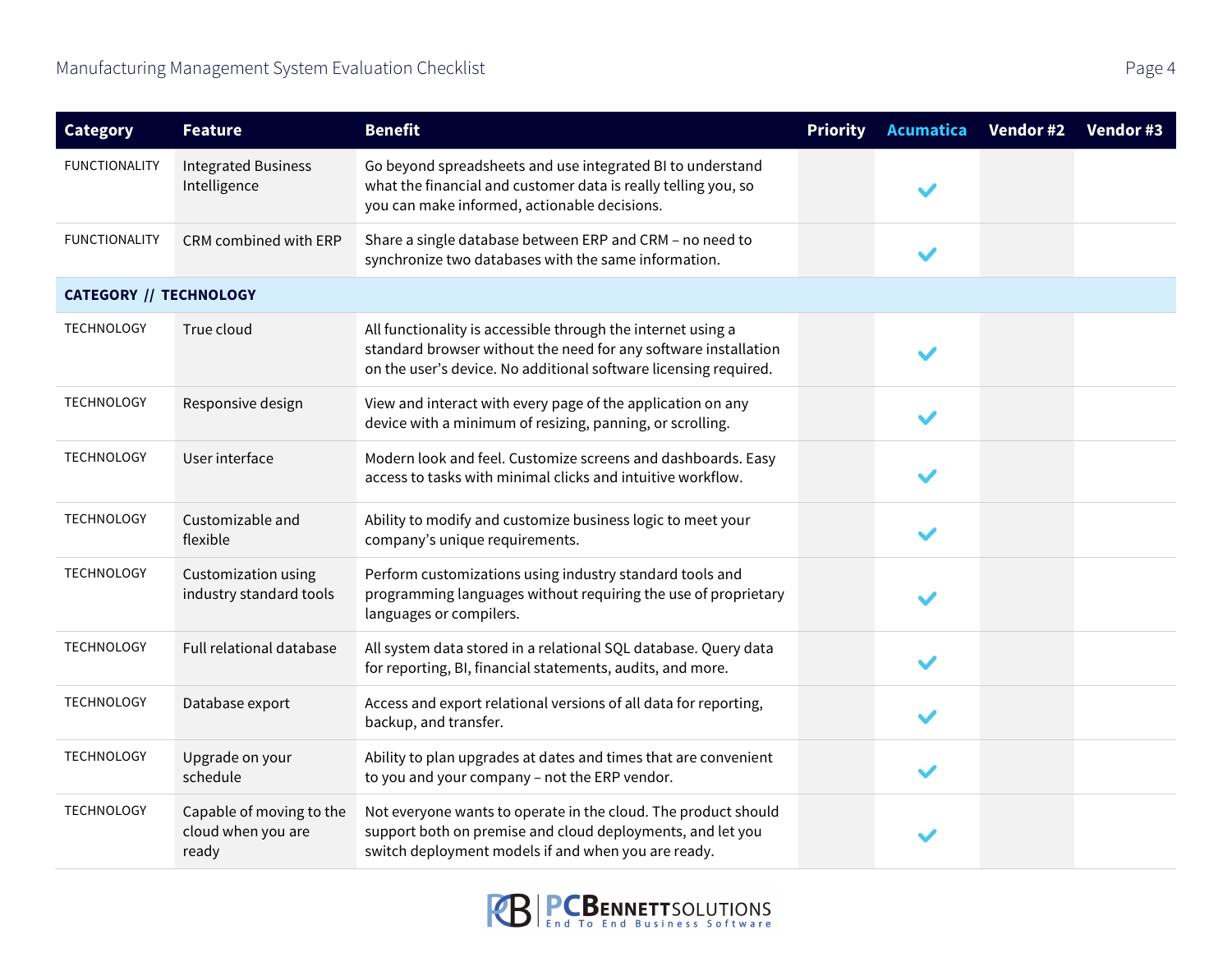| <b>Category</b>          | <b>Feature</b>                                     | <b>Benefit</b>                                                                                                                                                                                                                                                                                                                                                                                                                   | <b>Priority</b> | Acumatica    | Vendor #2 | Vendor #3 |
|--------------------------|----------------------------------------------------|----------------------------------------------------------------------------------------------------------------------------------------------------------------------------------------------------------------------------------------------------------------------------------------------------------------------------------------------------------------------------------------------------------------------------------|-----------------|--------------|-----------|-----------|
| <b>CATEGORY // VALUE</b> |                                                    |                                                                                                                                                                                                                                                                                                                                                                                                                                  |                 |              |           |           |
| VALUE                    | Low Total Cost of<br>Ownership (TCO)               | Reduce the total cost of ownership over the foreseeable lifetime<br>of the product (at a minimum 3-5 years), including licensing,<br>support, hardware, upgrade, and hosting costs. Be sure to add<br>the cost of additional products required to run the system (web<br>server, eCommerce platform, database server, collaboration<br>tools, CRM, etc.), which includes all required hardware, licensing,<br>and support costs. |                 | $\checkmark$ |           |           |
| <b>VALUE</b>             | Scale as you grow                                  | Ability to accommodate heavier volumes, more resources, and<br>more users as your business grows. Pay only for what you use.<br>Add more resources when you need them.                                                                                                                                                                                                                                                           |                 | $\checkmark$ |           |           |
| <b>VALUE</b>             | Flexible licensing options                         | Offers subscription or perpetual licensing (depreciable capital<br>expense versus an ongoing operating expense).                                                                                                                                                                                                                                                                                                                 |                 | $\checkmark$ |           |           |
| VALUE                    | Multiple deployment<br>options                     | Deployment methods allow on premise in your facility, private<br>cloud of your choice, or our public cloud using Amazon Web<br>Services (AWS).                                                                                                                                                                                                                                                                                   |                 | $\checkmark$ |           |           |
| VALUE                    | Preserve capital for other<br>business initiatives | Cloud deployments reduce the need for initial cash outlay for<br>hardware and software purchases. Cloud deployments also<br>reduce the amount of internal IT staff required for hardware and<br>software support and maintenance.                                                                                                                                                                                                |                 | $\checkmark$ |           |           |
| VALUE                    | Charged by resources<br>used, not by user          | Vendor charges for the resources used, not by user count,<br>making the benefits of ERP available to all employees,<br>customers and suppliers. Charging by user penalizes growing<br>businesses.                                                                                                                                                                                                                                |                 | $\checkmark$ |           |           |
| <b>CATEGORY // RISK</b>  |                                                    |                                                                                                                                                                                                                                                                                                                                                                                                                                  |                 |              |           |           |
| <b>RISK</b>              | Predictable monthly<br>costs                       | Not vulnerable to spikes in IT costs. Standardizing on a platform<br>allows you to predict your monthly cost for the system.                                                                                                                                                                                                                                                                                                     |                 | $\checkmark$ |           |           |
| <b>RISK</b>              | Deploy quickly                                     | Eliminate time delay and risk of unplanned costs by deploying<br>quickly with a cloud solution.                                                                                                                                                                                                                                                                                                                                  |                 |              |           |           |